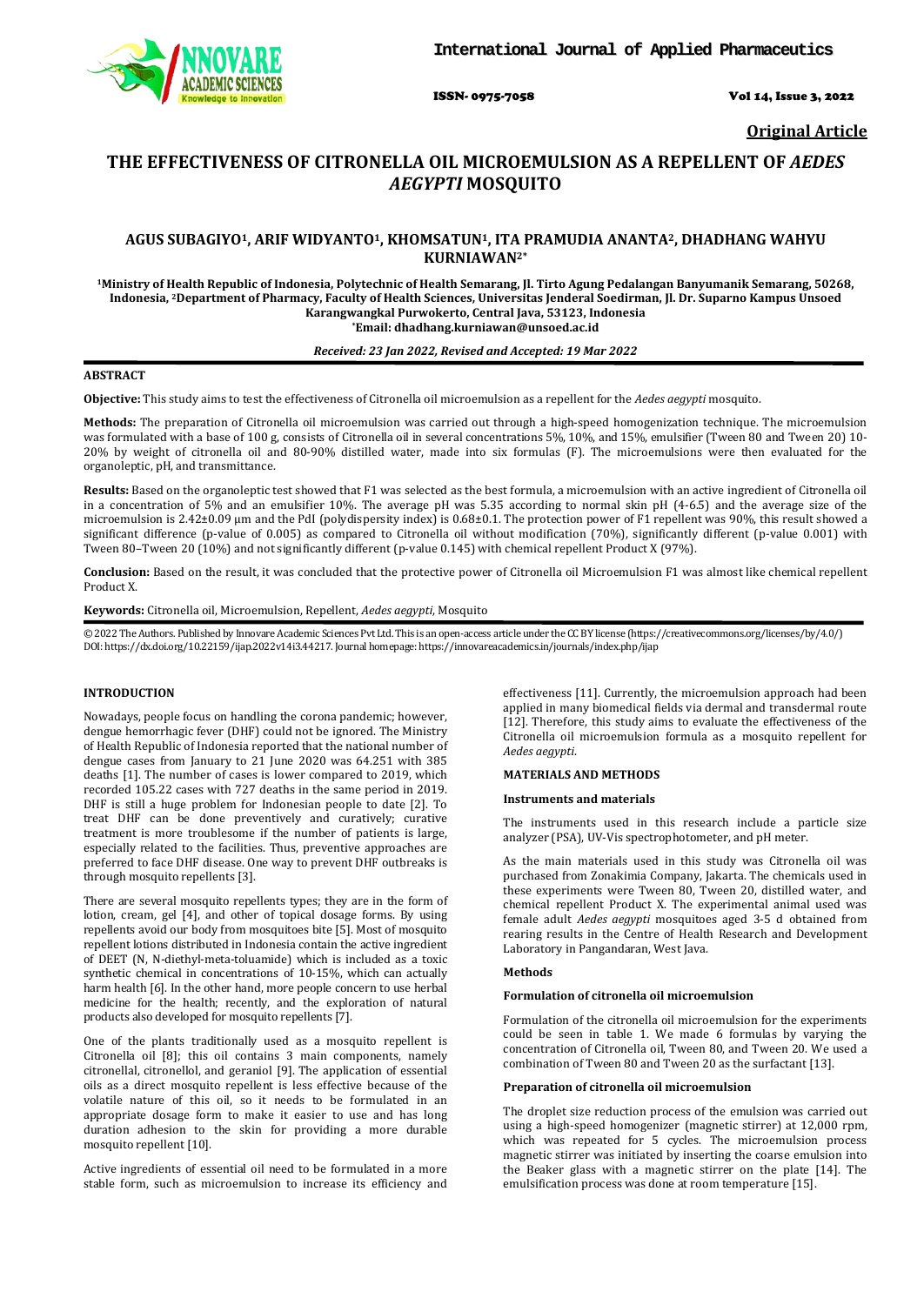## **Table 1: Citronella oil microemulsion formulations**

| <b>Microemulsion composition</b> | Formula |        |        |        |        |        |  |  |
|----------------------------------|---------|--------|--------|--------|--------|--------|--|--|
|                                  |         | F2     | F3     | F4     |        | F6     |  |  |
| Citronella oil                   | 5%      | 10%    | 15%    | 5%     | 10%    | 15%    |  |  |
| Tween 80–Tween 20                | 10%     | 15%    | 20%    | 20%    | 15%    | 10%    |  |  |
| Distilled water                  | 80-90%  | 80-90% | 80-90% | 80-90% | 80-90% | 80-90% |  |  |

#### **Evaluation of citronella oil microemulsion**

The Citronella oil microemulsion were evaluated for the organoleptic, the pH, and the transmittance. The organoleptic and the pH observations were performed for 28 d to know the physical stability as well. From these evaluations then we select the best formula to determine the size of the microemulsion.

The droplet size of the selected Citronella oil microemulsion was measured by a particle size analyzer (PSA). About 50 µl of microemulsion was added with 1 ml of distilled water then checked in the PSA [16].

We then performed the activity of the selected Citronella oil microemulsion as a repellent against *Aedes aegypti* as compared to Product X as known as a branded repellent; Citronella oil as a free material; and empty microemulsion (without Citronella oil).

### **Mosquito repellent activity**

The activity test of mosquito repellent in this study was carried out in strict procedure in accordance with ethical eligibility no. 559/EA/KEPK/2021. The number of samples for this study was 25 mosquitoes per treatment. There were 4 treatments, consisting of the selected formula of Citronella oil microemulsion, Product X repellent, Citronella oil, and empty microemulsion. The number of mosquitoes used in the study was  $25 \times 4$  treatments =  $100$ mosquitoes. There was 10 Replication was carried in this study [17]. The study was conducted at the Centre of Health Research and

Development Laboratory in Pangandaran, West Java in the morning at 07.00-13.00 follow the biting behavior of the *Aedes aegypti* mosquito in the morning between 07.00-10.00 and in the afternoon on at 15.00-17.00 in a quiet room, with dim light, at a conducive temperature [18].

To measure the protection power (PP) of the repellent could be calculated follow the rule below.

$$
PP = \frac{C - R}{C} \times 100
$$

 $C =$  Number of mosquitoes that landed on the control (untreated) hand

R = The number of mosquitoes that landed on the treatment hands

#### **Data analyses**

The organoleptic data, the pH, and the transmittance were analyzed descriptively. The mosquito repellent activity was analyzed using one-way ANOVA with 95% confidence level. If the data obtained are significantly different, then proceed with the Tukey HSD test.

#### **RESULTS AND DISCUSSION**

First, we verified the Citronella oil as a material used in this study according to its CoA (certified of analysis). The identification of Citronella oil as compared to its CoA specification could be seen in table 2.

### **Table 2: Identification of citronella oil**

| No.      | <b>Organoleptic</b> | <b>Observation</b> | <b>CoA specification</b> |
|----------|---------------------|--------------------|--------------------------|
| . .      | Shape               | Watery             | Watery                   |
| <u>.</u> | olour۔              | Bright yellow      | Bright yellow            |
| . ن      | 0dor                | Strong scent       | Strong scent             |

The organoleptic observations shown in table 3 below describes that all formulas F1, F2, F3, F4, F5, F6 have a similar consistency. The consistency of F1 and F3 was semi-viscous, while F2, F4, F5, F6 have a viscous texture.

| Time (Days) | <b>Microemulsion</b> |           |    |         |         |         |  |  |  |
|-------------|----------------------|-----------|----|---------|---------|---------|--|--|--|
|             |                      | <b>DO</b> | 52 | F4      |         |         |  |  |  |
|             |                      | $^{++}$   |    | $^{++}$ | $^{++}$ | $^{++}$ |  |  |  |
|             |                      | $^{++}$   |    | $++$    | $^{++}$ | $^{++}$ |  |  |  |
| 14          |                      | $^{++}$   |    | $++$    | $^{++}$ | $^{++}$ |  |  |  |
| 21          |                      | $^{++}$   |    | $++$    | $^{++}$ | $^{++}$ |  |  |  |
| 28          |                      |           |    | $++$    | $+1$    | $^{++}$ |  |  |  |

#### **Table 3: Organoleptic observations on dosage form changes**

Annotation: ++viscous, +semi-viscous

The pH of all the Citronella oil microemulsions was measured by a pH meter. Fig. 1 below showed the six formulas had an interval pH of 3–6, showing that all existing formulas are safe to use as repellents because they are suitable for normal skin pH, which ranges from 4– 6.5. Thus, these formulas are in accordance with the standard requirements of topical dosage forms.

The percent transmittance test was carried out to measure the clarity of the microemulsion formula. This measurement is an important factor in observing the physical properties of the microemulsion formula. Measurements were carried out using a UV-Vis spectrophotometer at a wavelength of 650 nm and using distilled water as a blank. The results show that the F1 microemulsion formula has a transmittance value close to 100%, which is about 90.4%. When a formula shows a transmittance percentage value of 90-100%, the formula has a clear and transparent visual appearance [19]. The complete result of pH measurements of Citronella oil microemulsion can be seen in fig. 2.

Based on the results, Citronella oil microemulsion F1 as the selected formula which was used to test its activity as a mosquito repellent for *Aedes aegypti*. F1 formula has a white color, semi-viscous shape, and a distinctive smell of citronella, which belongs to the organoleptic standard.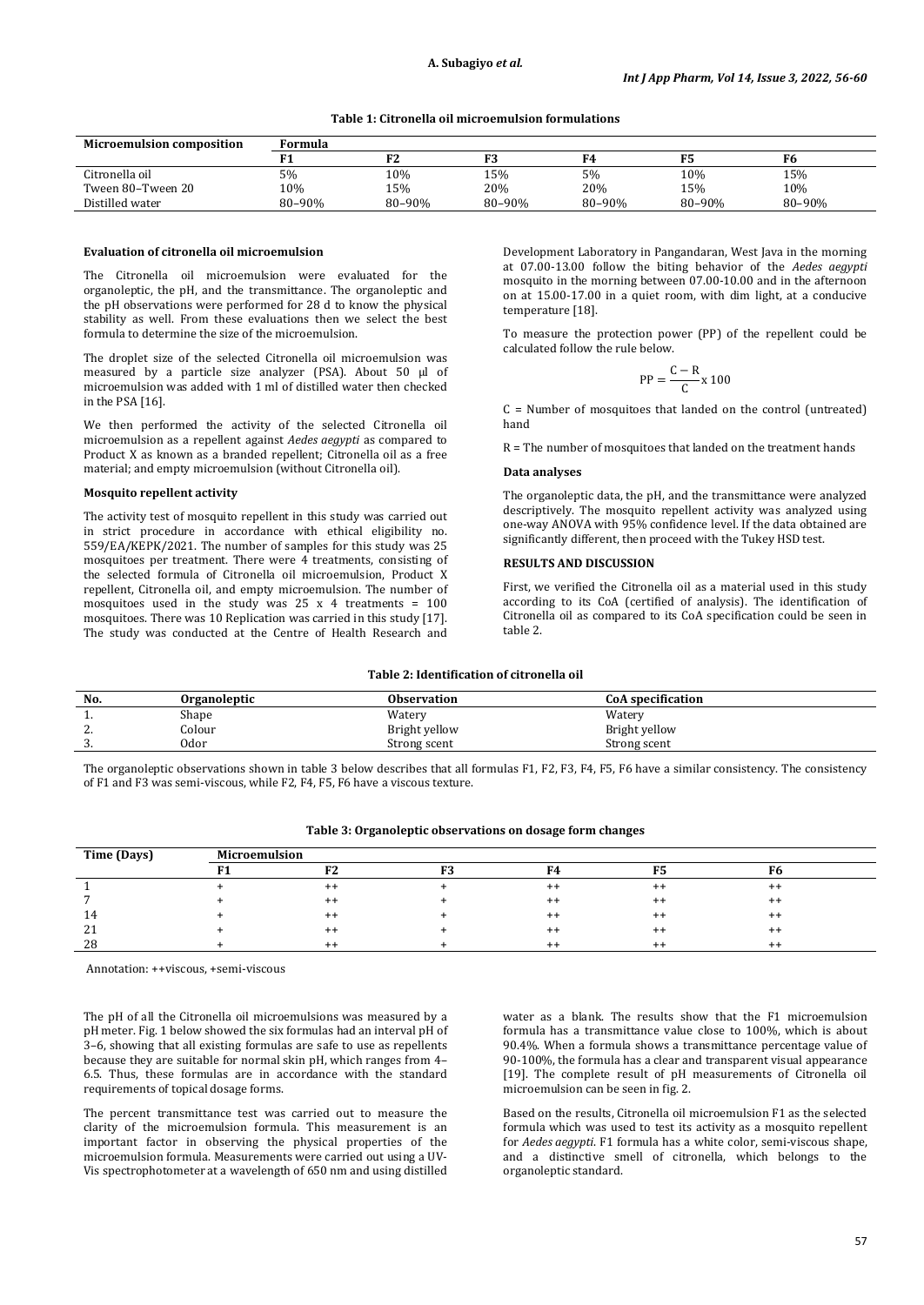

**Fig. 1: pH value of Citronella oil microemulsion, the value was generated from triplicate measurements (as mean+SEM, n=3)**



**Fig. 2: The percentage of transmittance of Citronella oil microemulsions, the value was generated from triplicate measurements (as mean+SEM, n=3)**

The droplet size of Citronella oil microemulsion particles in formula F1 is  $2.42\pm0.09$  µm and the PdI is  $0.68\pm0.1$  (in average from triplicate measurements), hence met the microemulsion size, which has droplet sizes in the range of 1–1000 µm [20].

The activity test of repellent of Citronella oil microemulsion against *Aedes aegypti* mosquitoes was compared to the repellent Product X, Citronella oil only, and the empty microemulsion. This comparison is aimed to know definitely the effect of modification of Citronella oil into microemulsion.

This testing was conducted for six hours starting from the first

hour to the sixth hour of mosquitoes landing on the respondents' hands both without smearing the repellent (untreated) and smeared with the repellent (treatment). The results were as follows: 79 and 85 mosquitoes were found on people who used repellants of citronella extract oil, 72 and 62 mosquitoes were found on people who used repellants of the empty microemulsion, 62 and 152 mosquitoes were founded on people who used repellants with the Citronella oil microemulsion formula F1, while the chemical repellent Product X showed the lowest numbers of 41 and 138 *Aedes aegypti* mosquitoes. The profile of mosquito bites during the experiments is shown in fig. 3.



**Fig. 3: The mosquito bite on the respondents' hand, treatment with Product X (A); Citronella oil only (B); Citronella oil microemulsion; and empty microemulsion (without Citronella oil). n = 10, all values represent mean+SEM**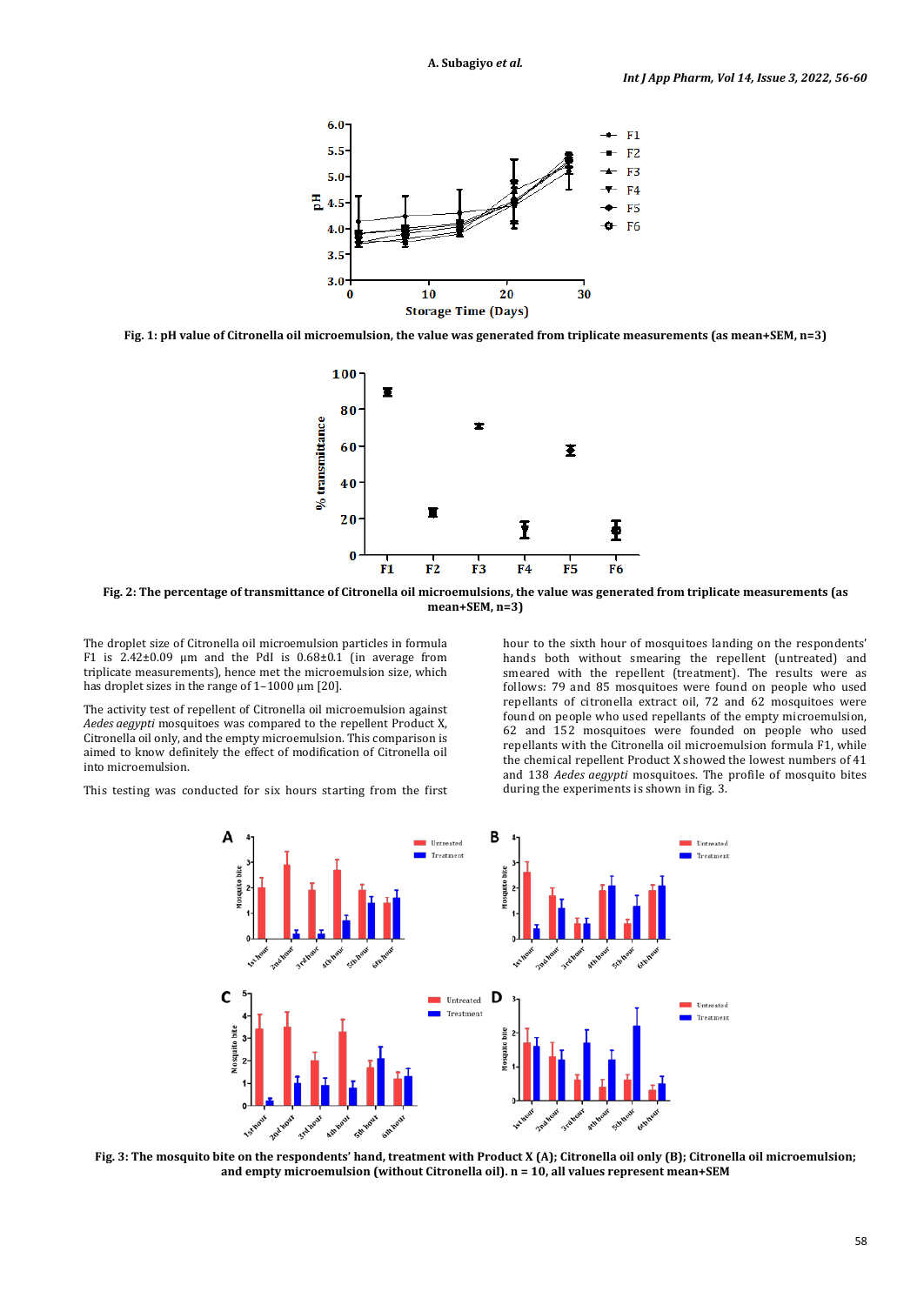Other studies mentioned that the protective power of Citronella oil at a concentration of 40% in lotion can reach a protection power of 95% in the same usage time of up to 6 h. It is also proven to be able to exceed the protection power of chemical lotions with Product X reaching below 90.3% at the same time [21].

Likewise, the similar concentration of Citronella oil with a combination of Tween 80 and Span 80 had 6 h effectivity with high protection power to compete with the protective power of positive control up to 93.29% [22]. The results of the protection power test can be seen as shown in the fig. 4 below.



**Fig. 4: The protection power of Citronella oil microemulsion as compared to Product X, Citronella oil only, and empty microemulsion (without Citronella oi). n = 10, all values represent mean+SEM**

Based on the formula test, which can be seen in fig. 4, it shows that the protection power of the repellent with the microemulsion formula was 90%, meaning that the repellent in microemulsion formula with 5% citronella active ingredient and 10% emulsifier (Tween 80 and Tween 20) (F1) has high protection against *Aedes aegypti* mosquito within 6 h of use. However, it still cannot exceed the chemical formula of brand X which has 97% protection.

Calculating the difference of repellents' protective power of Citronella oil microemulsion, empty microemulsion, Citronella oil only, and positive control of Product X repellent. The Kruskall Wallis test obtained a p-value of 0.0001, so it can be concluded that the protective power between the repellants is significantly different.

The statistical tests results on the protective power of repellants in microemulsion formula with an active ingredient of 5% Citronella oil show a significant difference (p-value 0.005) with the protective power of Citronella oil 5%, significantly different (p-value 0.001) with the protective power of empty microemulsion, but not significantly different (p-value 0.145) with the protective power of chemical repellent Product X. The repellent F1 has a similar protective power with positive control i.e. Product X.

This study was proved that modification of the Citronella oil into microemulsion improved the effectiveness and the performance of the active ingredient as compared to its free compound [23]. Another study demonstrated that microemulsion through transdermal delivery also increases the bioavailability of atenolol [24]. In addition to improving the stability and performance of Citronella oil as an active compound, this approach can be developed to be a mosquito repellent as an alternative to replacing DEET as known not good for health.

## **CONCLUSION**

The protective power of Citronella oil microemulsion F1 was almost similar to chemical repellent Product X. It's promising to develop the Citronella oil microemulsion to be a mosquito repellent safer and healthy for humans and the environment. Furthermore, the Citronella oil microemulsion can be an alternative repellent to reduce the prevalence of DHF.

#### **ACKNOWLEDGMENT**

We thank to Cantika, Firdaus Wulan Saputri, and Gunawan Adi Wibowo for the helping during this study.

### **FUNDING**

This study was funded by DIPA Polytechnic of Health (Poltekkes)

Ministry of Health (Kemenkes) Semarang Republic of Indonesia no. HK.03.01/6.1/1903/2021.

## **AUTHORS CONTROBUTIONS**

All authors have contributed fairly.

## **CONFLICT OF INTERESTS**

Among the authors have no conflict of interest.

### **REFERENCES**

- 1. Khalik S. Beware deadly dengue virus lurking in homes. Opinion/beware-the-deadly-virus-lurking-in-our-homes; 2020. Available from: [https://www.straitstimes.com.](https://www.straitstimes.com/) [Last accessed on 11 Jan 2022]
- 2. Halstead SB, Cohen SN. Dengue hemorrhagic fever at 60 years: early evolution of concepts of causation and treatment.<br>Microbiol Mol Biol Rev. 2015;79(3):281-91. doi: Microbiol Mol Biol Rev. 2015;79(3):281-91. doi: [10.1128/MMBR.00009-15,](https://doi.org/10.1128/MMBR.00009-15) PMI[D 26085471.](https://www.ncbi.nlm.nih.gov/pubmed/26085471)
- 3. Wang WH, Urbina AN, Chang MR, Assavalapsakul W, Lu PL, Chen YH, Wang SF. Dengue hemorrhagic fever- A systemic literature review of current perspectives on pathogenesis, prevention and control. J Microbiol Immunol Infect. 2020;53(6):963-78. doi: [10.1016/j.jmii.2020.03.007.](https://doi.org/10.1016/j.jmii.2020.03.007) PMID [32265181.](https://www.ncbi.nlm.nih.gov/pubmed/32265181)
- Kurniawan DW, Agustina VN, Sunarto, Wibowo GA, Syamsu Hidayat MZ. Formulation of cinnamon bark essential oil gel as mosquito repellent. Int J App Pharm. 2022;14(1):208-12. doi: [10.22159/ijap.2022v14i1.43034.](https://doi.org/10.22159/ijap.2022v14i1.43034)
- 5. Xue RD, Barnard DR, Ali A. Laboratory evaluation of 18 repellent compounds as oviposition deterrents of Aedes albopictus and as larvicides of Aedes aegypti, Anopheles quadrimaculatus, and Culex quinquefasciatus. J Am Mosq Control Assoc. 2003 Dec;19(4):397-403. PMI[D 14710743.](https://www.ncbi.nlm.nih.gov/pubmed/14710743)
- 6. Koren G, Matsui D, Bailey B. DEET-based insect repellents: safety implications for children and pregnant and lactating women. CMAJ. 2003;169(3):209-12. PMI[D 12900480.](https://www.ncbi.nlm.nih.gov/pubmed/12900480)
- 7. Pohlit AM, Lopes NP, Gama RA, Tadei WP, Neto VF. Patent literature on mosquito repellent inventions which contain plant essential oils--a review. Planta Med. 2011;77(6):598-617. doi[: 10.1055/s-0030-1270723,](https://doi.org/10.1055/s-0030-1270723) PMI[D 21328177.](https://www.ncbi.nlm.nih.gov/pubmed/21328177)
- 8. Tisgratog R, Sanguanpong U, Grieco JP, Ngoen-Kluan R, Chareonviriyaphap T. Plants traditionally used as mosquito repellents and the implication for their use in vector control.<br>Acta Trop. 2016;157:136-44. doi: 10.1016/ 2016;157:136-44. doi: [10.1016/](https://doi.org/10.1016/j.actatropica.2016.01.024)<br>1.024. PMID 26826392. actatropica. [j.actatropica.2016.01.024,](https://doi.org/10.1016/j.actatropica.2016.01.024) PMID 26826392. 2016.01.024.